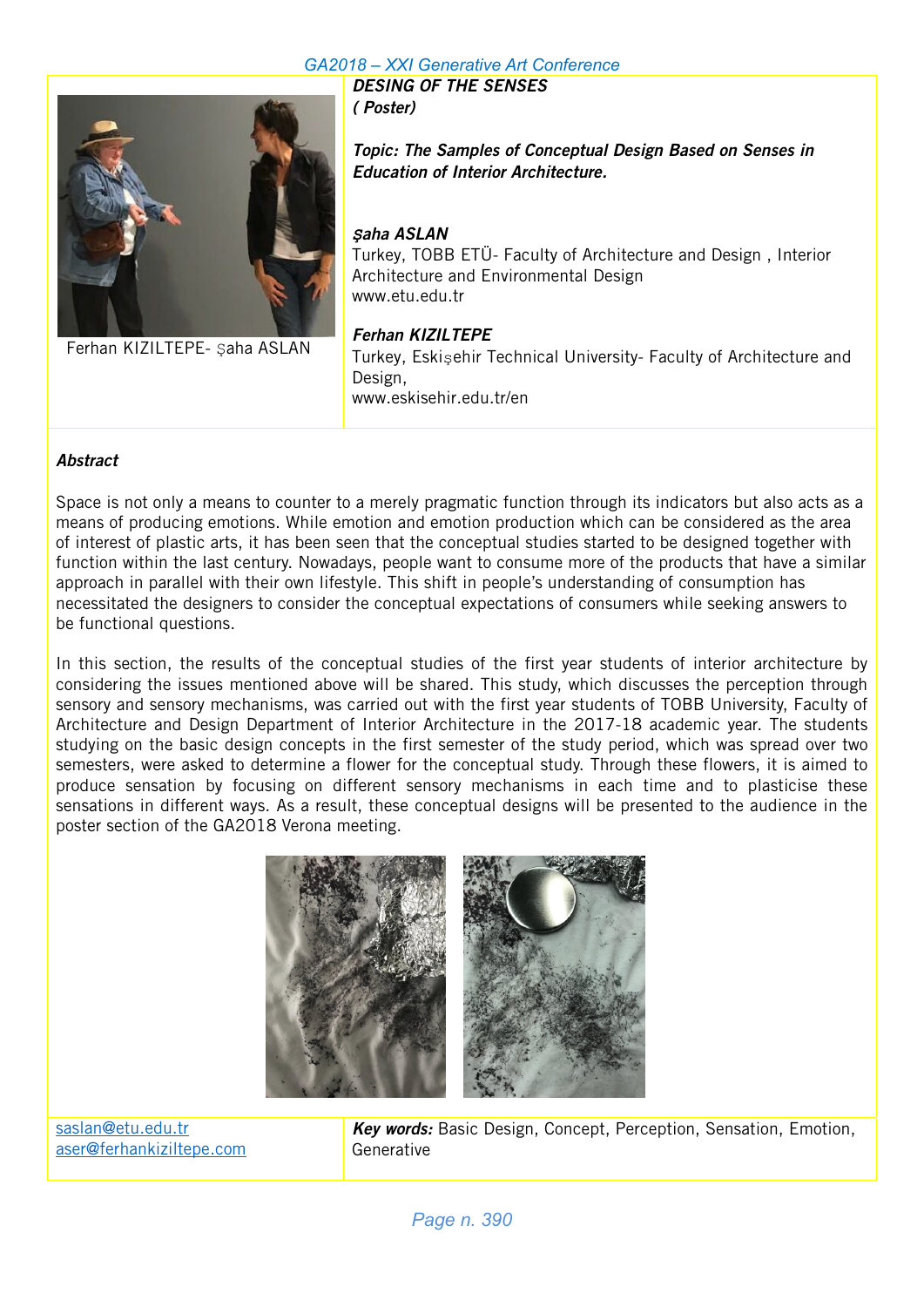## *GA2018 – XXI Generative Art Conference* Design of the Senses

## Asst. Prof. **Ş**aha ASLAN

Department of Interior Architecture and Environmental Design, TOBB Economics and Technology University, Ankara, TURKEY https://www.etu.edu.tr/en saslan@etu.edu.tr

## F. Kızıltepe, B.Sc., B.Soc.Sc., A.A., M.A.,

Architecture and Design Faculty, Eski*ş*ehir Technical University, Eski*ş*ehir, Turkey

# **Abstract**

Space is not only a means to counter to a merely pragmatic function through its indicators but also acts as a means of producing emotions. While emotion and emotion production which can be considered as the area of interest of Plastic Arts, it has been seen that the conceptual studies started to be designed together with function within the last century. Nowadays, people want to consume more of the products that have a similar approach in parallel with their own lifestyle. This shift in people's understanding of consumption has necessitated the designers to consider the conceptual expectations of consumers while seeking answers to be functional questions.

Space is the interest of PHILISOPHY, AESTETICS and SCIENCE, as an expression of the idea it is carrying [SEMANTICS], the form it is being used for [PRAGMATIC] & the technology it is made of [SENTACTICS]. It Space can be perceived by EXPERIENCE and experience can be regarded as a transformation problem where OBJECTIVE REALITY is transferred into the SUBJECTIVE REALITY [1].

This study, discusses the perception through sense & sensory mechanisms, was carried out with the 1st year students of TOBB ETU, Department of Interior Architecture & Environmental Design in the 2017-2018 Academic year, under the Basic Design course

# 1. The Path of Sensation, Emotion and Perception

PERCEPTION that can be defined as a high-level mental performance occurs within the layered structure of the brain called cortex. Different types of receptors [eye, ears, touch, etc,] sensitized to their own different types of stimuli progress [sight, sound, touch, etc.] through the lower layer called The First Sensory Field to the upper layers. Each step of the process transfers the data to a higher layer, each transfer enables the conversion of data into information [2].

The information can also provide feedback from the upper layers to the lower layers. The reason for the bi-directional movement is the ability of the cortex to make predictions. The brain has to send information back to the first sensory field so that a comparison can be made between what is available and what is expected to happen through foresight. Therefore, the data from a source can be transformed from its own source to a different source [3].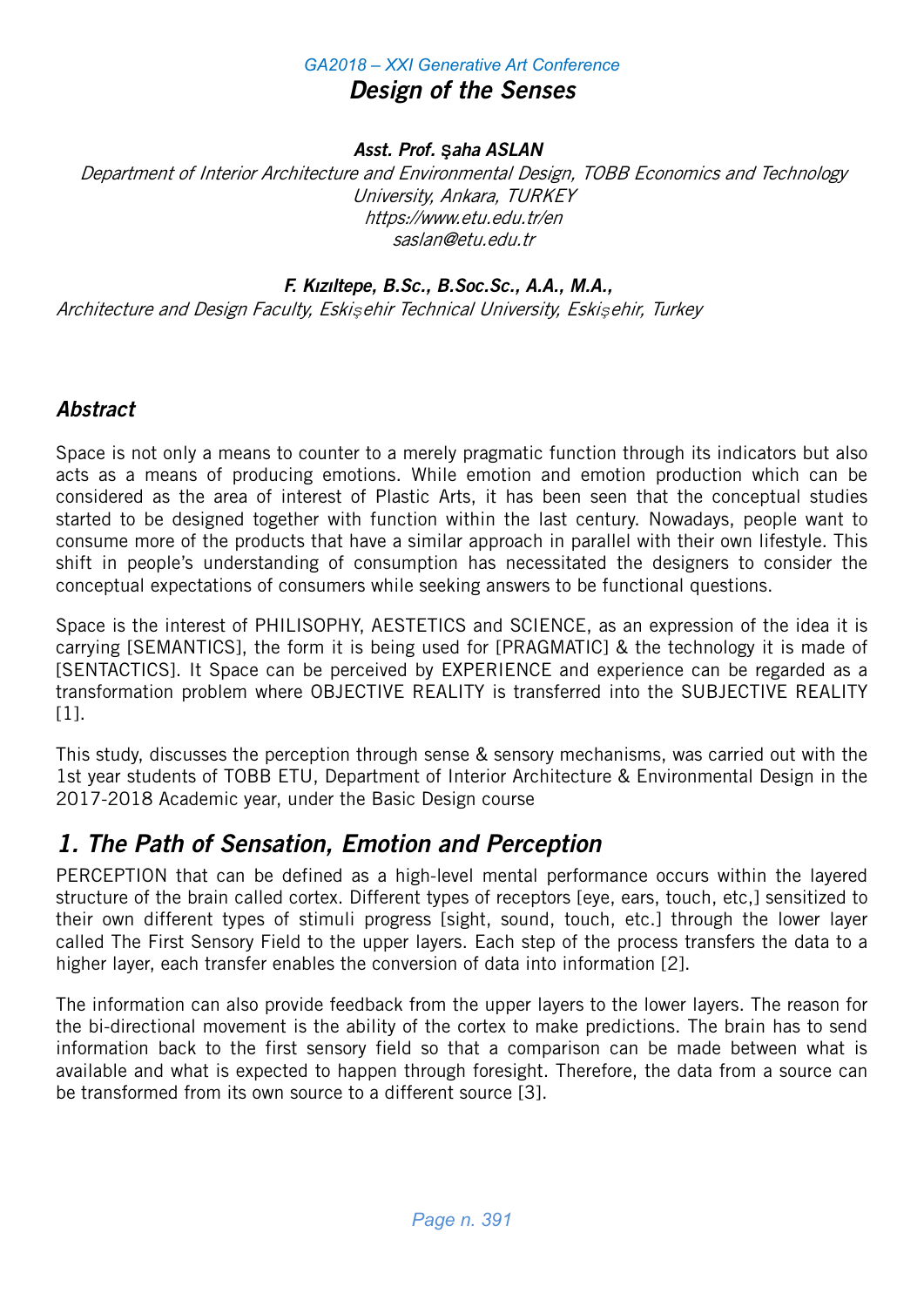# 2. The Samples of Conceptual Design Based on Senses in Education of Interior Architecture & Environmental Design.

The study was designed with reference to the mechanism of transformation of information in the mind. The study aimed to enable the students to select a flower of objective reality, to analyze it, and to get the design knowledge in the focus of different sensory mechanisms each time through flower.

# 2.1 Posters

Four posters related to the subject are as follows.

# References

[1] L.L.Avant, H. Helson, "Algi Kuramlari" (Theories of Perception) (Y. Topsever Trans.). Ege Üniversitesi Basımevi, 1990, İzmir, Türkiye.

[2] S. Aslan, "An Approximation Towards the Sense Criteria in Basic Design Education". Ankara: Hacettepe University, Ph.D. Dissertation in Interior Architecture Programme., 2012. Ankara, Türkiye.

[3] J. Hawkins, "Zeka: Beyin Nasıl Çalı*ş*ır? Nasıl Dü*ş*ünür? (On Intelligence) (Z. Duman Trans.). Yakamoz Yayınları, 2010, istanul, Türkiye.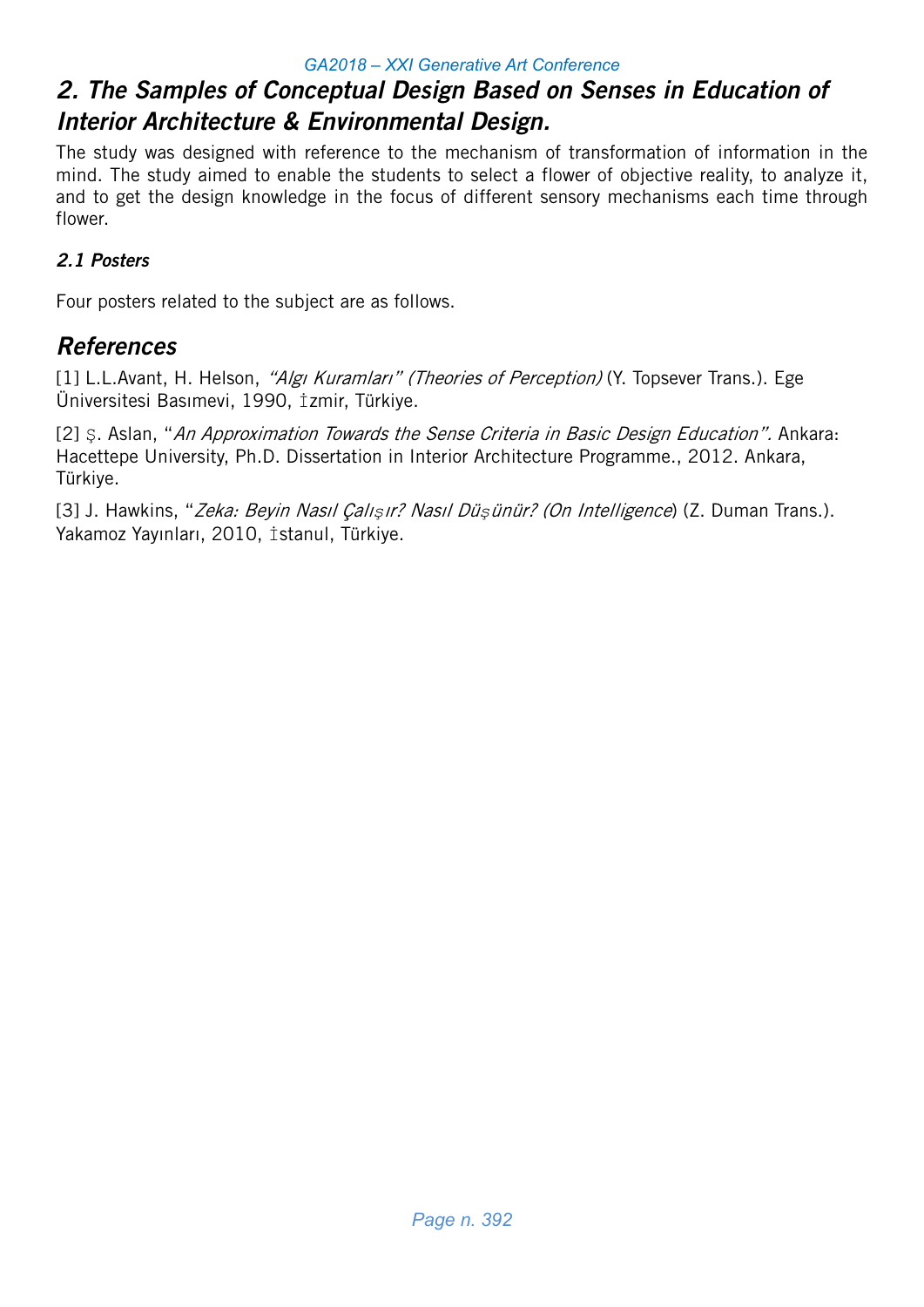### XXI Generative Art Conference | GA2018

Design of the Senses

Saha ASLAN, Ferhan KIZILTEPE

Space is not only a means to counter to a merely pragmatic function through its indicators but also acts as a means of producing emotions. While emotion and emotion production which can be considered as the area of interest of plastic arts. it has been seen that the conceptual studies started to be designed together with function within the last century. Nowadays, people want to consume more of the products that have a similar approach in parallel with their own lifestyle. This shift in people's understanding of consumption has necessitated the designers to consider the conceptual expectations of consumers while seeking answers to be functional questions.



### The Path of Sensation, Emotion and Perception

PERCEPTION that can be defined as a high-level mental performance occurs within the layered structure of the brain called cortex. Different types of receptors [eye, ears, touch, etc,] sensitized to their own different types of stimuli progress [sight, sound, touch, etc.] through the lower layer called The First Sensory Field to the upper layers. Each step of the process transfers the data to a higher layer, each transfer enables the conversion of data into information.



year, under the Basic Design course.

The information an also provide feedback from the upper layers to the lower layers. The reason for the bidirectional movement is the ability of the cortex to make predictions. The brain has to send information back to the first sensory field so that a comparison can be made between what is avaible and what is expected to happen through foresight. Therefore, the data from a source can be transformed from its own source

#### The Samples of Conceptual Design Based on Senses in Education of Interior Architecture & Environmental Design.

The study was designed with reference to the mechanism of transformation of information in the mind. The study aimed to enable the students to select a flower of<br>objective reality, to analyze it, and toget the design knowledge in the focus of different<br>sensory mechanisms each time through flower.  $1/4$ 

to a different source.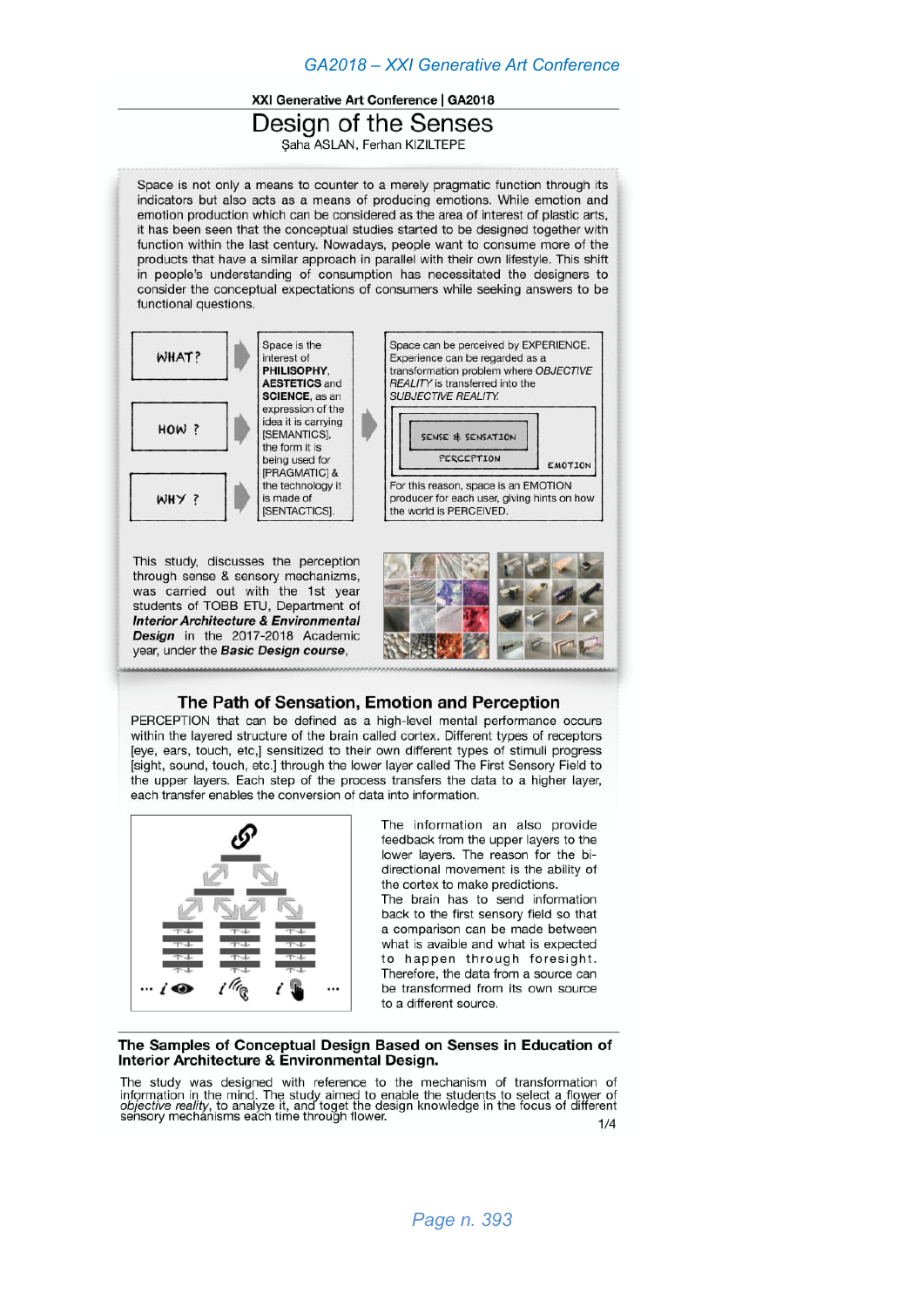

#### The Samples of Conceptual Design Based on Senses in Education of Interior Architecture & Environmental Design.

The study was designed with reference to the mechanism of transformation of information in the mind. The study aimed to enable the students to select a flower of objective reality, to analyze it, and toget the design knowl  $2/4$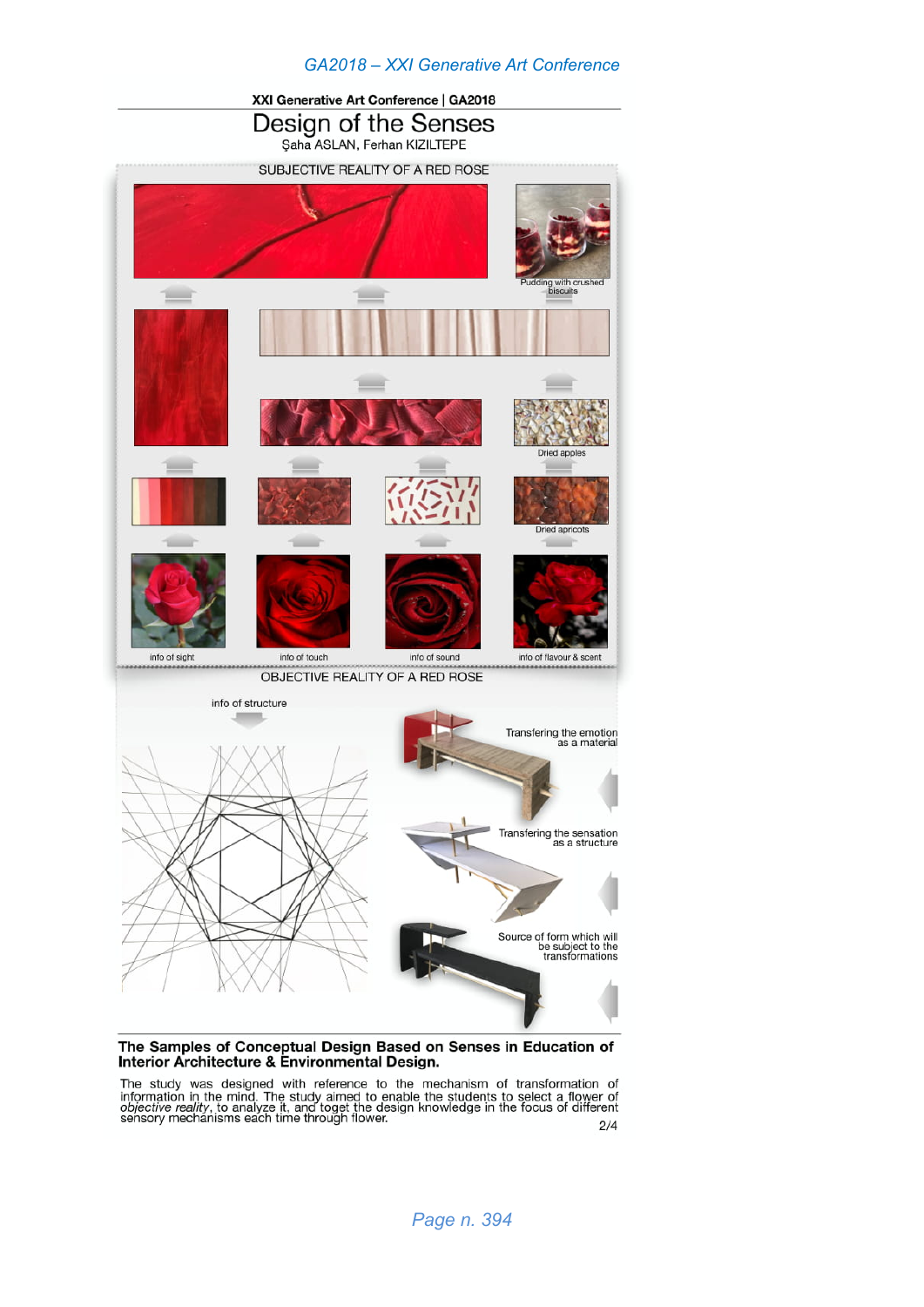

### The Samples of Conceptual Design Based on Senses in Education of Interior Architecture & Environmental Design.

The study was designed with reference to the mechanism of transformation of information in the mind. The study aimed to enable the students to select a flower of *objective reality*, to analyze it, and toget the design kn  $3/4$